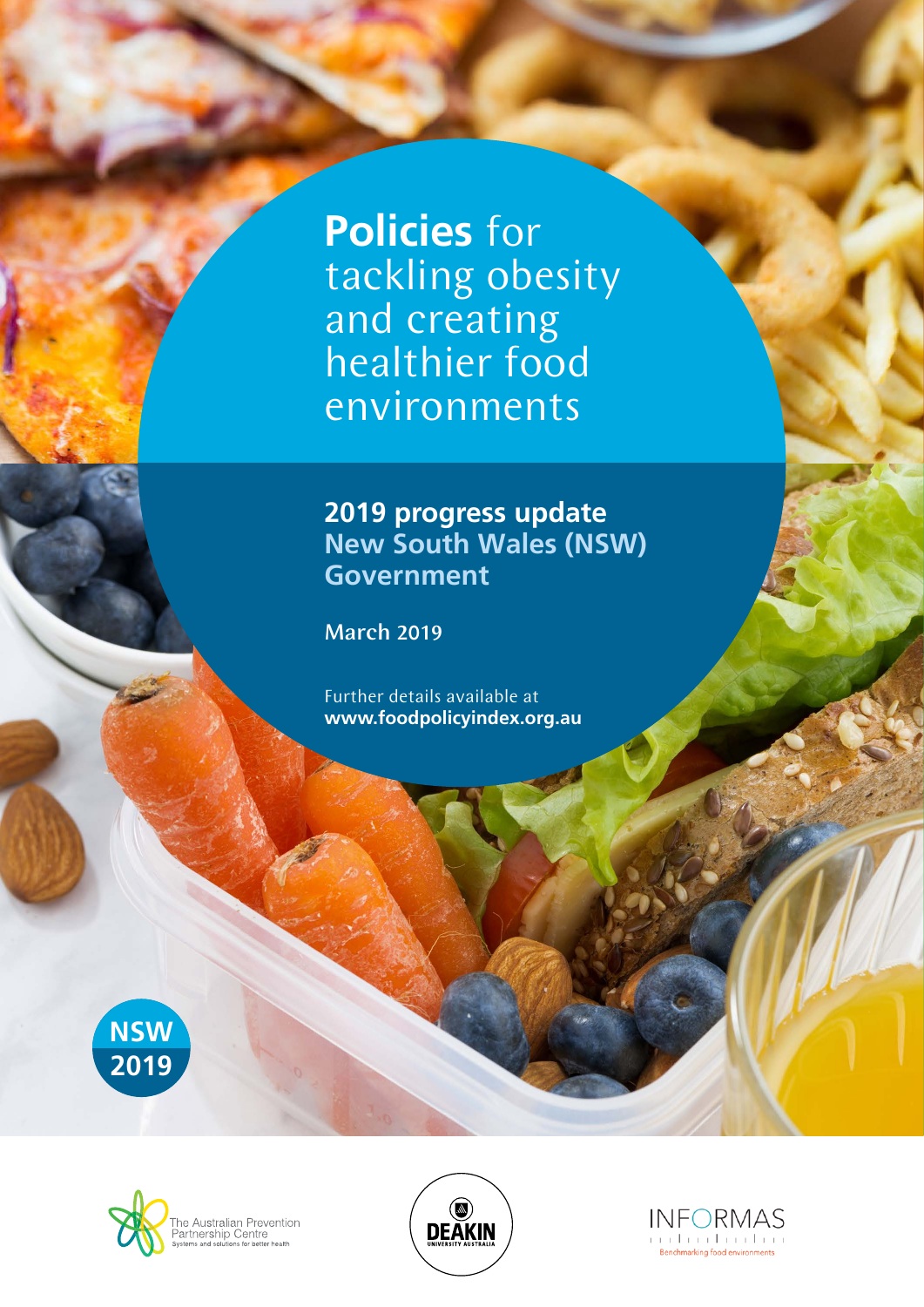# **Executive summary**

Unhealthy diets and obesity are leading contributors to poor health in Australia. Addressing obesity and improving population diets requires a comprehensive government response at Commonwealth and State/Territory levels.

In 2017, a Food Policy Index was developed for Australia to assess the food and dietrelated policies that were in place in each jurisdiction, and identify recommended actions for each government based on international best practice.

This report provides a follow up to the 2017 Food Policy Index report. It summarises and assesses the actions taken by the New South Wales (NSW) Government (July 2016 – December 2018) in relation to the recommended policies identified in the 2017 report.

### Key areas in which the NSW Government has made progress



Implementing routine height and weight measures for all children (0-17 years) who attend a NSW Health facility (including oral health clinics)





Updating and implementing the *Healthy Food and Drink in NSW Health Facilities Framework* and the *NSW Healthy School Canteen Strategy*

Monitoring and reporting progress against implementation of and compliance with both the *Healthy Food and Drink in NSW Health Facilities Framework* and the *NSW Healthy School Canteen Strategy*



#### Recommended action areas for the NSW Government

The 2017 Food Policy Index report prioritised 17 recommendations for action. Recommended focus areas for the next 12-18 months are:



**Food provision:** Continue efforts to implement policies on healthy food provision, and extend them to apply across all NSW government departments and settings

**Food promotion:** Implement additional policies to restrict unhealthy food and beverage advertising in all settings controlled or managed by the NSW Government, including public transport infrastructure and sports sponsorship



**Food retail:** Identify policy mechanisms to assist local governments to limit access to unhealthy take-away foods, and to assist retail outlets (including restaurants, pubs and clubs) to improve the healthiness of the foods supplied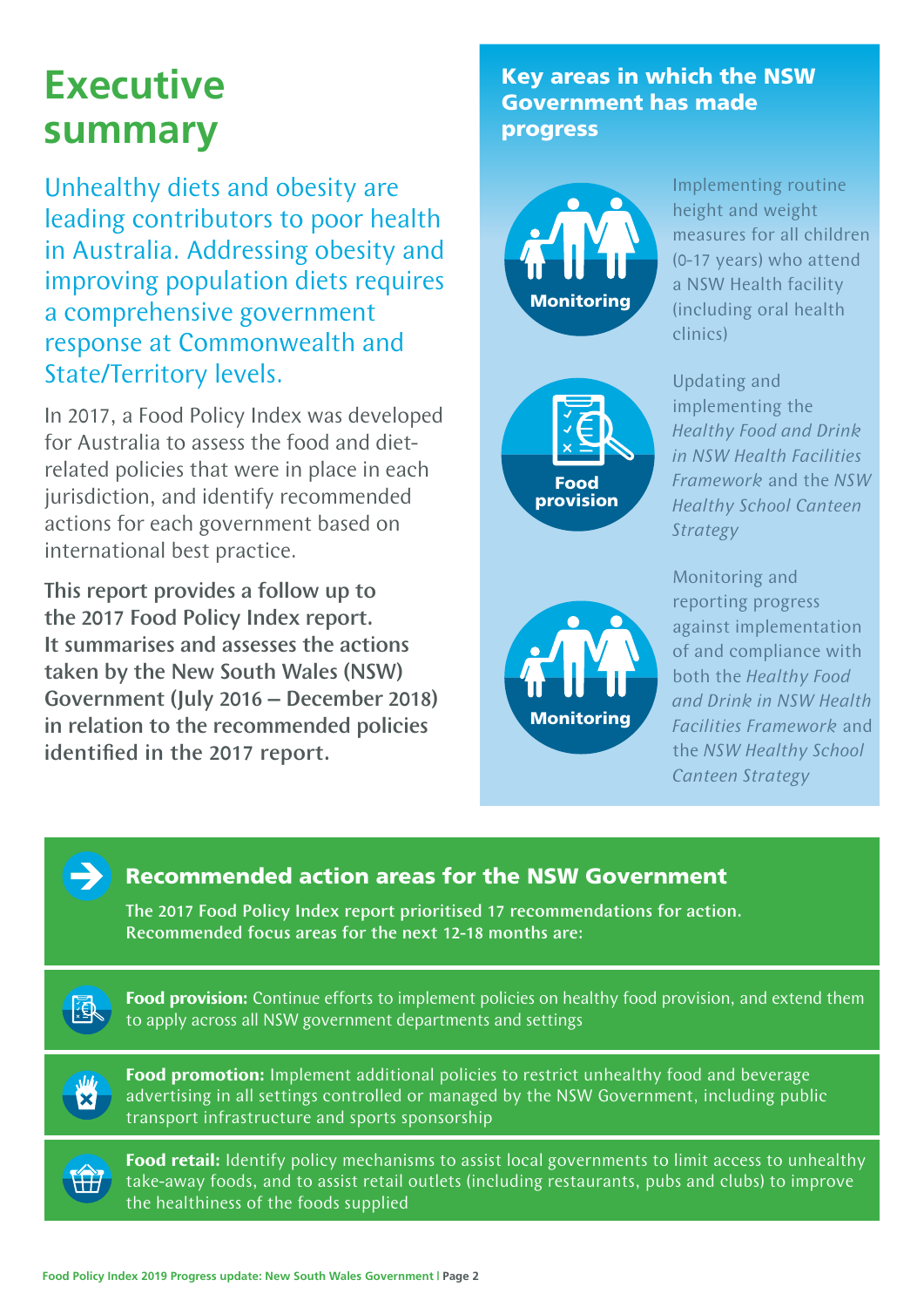# Healthy Food Environment Policy Index (Food-EPI)

### **In 2017, a Food Policy Index was developed for Australia to assess the extent to which governments in Australia were implementing globally recommended policies for tackling obesity and creating healthier food environments.1**

The project was conducted as part of INFORMAS, $<sup>2</sup>$  an international network of</sup> food policy and public health experts. The project implemented the Healthy Food Environment Policy Index (Food-EPI) tool, developed by INFORMAS to assess government policy across 14 domains related to food environments and applied in >10 countries. As part of the Food-EPI Australia 2017 project, recommended actions for each government (Federal, State and Territory) were developed and prioritised, based on international best practice and consultation with >100 non-government public health experts representing 53 organisations.

# Assessment of progress made

The Food-EPI Australia 2017 report identified and prioritised 17 recommended policy actions for the New South Wales (NSW) Government, as part of efforts to create healthier food environments and address obesity.

#### **The purpose of this 2019 Progress Update was to assess progress made by the NSW Government in relation to the recommended policy actions.**

Government officials from each jurisdiction in Australia provided information on actions taken by their government in relation to the recommended actions from the Food-EPI Australia 2017 report. This included all activities from **July 2016** (the date up to which policies were assessed in the 2017 report) to **December 2018.**

The actions were summarised, and progress in relation to each recommendation was assessed by the project team as 'Substantive action', 'Some action' or 'Limited action', based on the criteria in Table 1. The full details of actions taken and progress made by other jurisdictions are available at: www.foodpolicyindex.org.au

#### Substantive action

• Implemented substantive action in relation to all or most components of the recommendation

#### Some action

- Implemented action in relation to some components of the recommendation; and/or
- Taken steps to initiate or formulate plans in relation to the recommendation, but relevant actions have not yet been implemented

#### Limited action

- Taken no substantive action in relation to the recommendation; and/or
- Made no or very limited progress in the area

Table 1: Criteria for assessment of progress made

Sacks G for the Food-EPI Australia project team. Policies for tackling obesity and creating healthier food environments: scorecard and priority recommendations for Australian governments. Melbourne: Deakin University, 2017. Available at: www.foodpolicyindex.org.au

<sup>2</sup> www.informas.org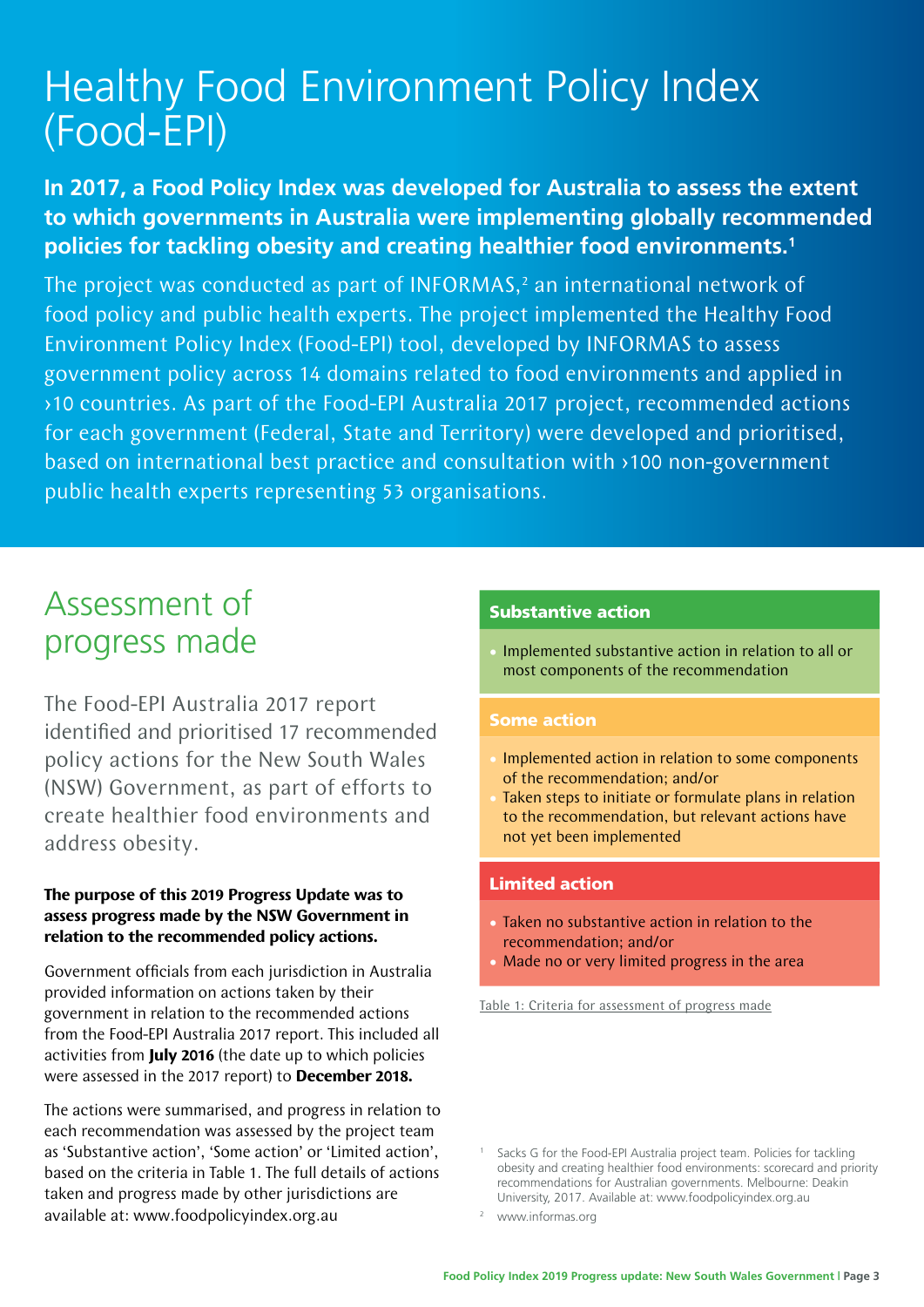## **Actions taken (July 2016 - December 2018) by the NSW Government in relation to the recommended policies from the 2017 Food Policy Index report**

|                  | <b>Domain</b>                            | <b>Recommended policy action</b>                                                                                                                                                                              | Progress in relation to recommended action                                                                                                                                                                                                                                                                                                                                                                                                                                                                                                                                                                 | <b>Assessment</b>         |
|------------------|------------------------------------------|---------------------------------------------------------------------------------------------------------------------------------------------------------------------------------------------------------------|------------------------------------------------------------------------------------------------------------------------------------------------------------------------------------------------------------------------------------------------------------------------------------------------------------------------------------------------------------------------------------------------------------------------------------------------------------------------------------------------------------------------------------------------------------------------------------------------------------|---------------------------|
| NSW1             | <b>Monitoring</b><br>and<br>intelligence | Implement ongoing monitoring of<br>food environments, including the<br>marketing of unhealthy foods to<br>children, and the nutritional quality<br>of food available in schools and<br>public sector settings | NSW now conducts annual monitoring and progress<br>reporting against implementation of the 2017 'Healthy<br>Food and Drink in NSW Health Facilities for Staff and<br>Visitors Framework'. By 2019, all government primary<br>and secondary schools will be required to meet the 'NSW<br>Healthy School Canteen Strategy' (launched in 2017).<br>NSW has an independent verification process in place to<br>monitor and assess if school canteens are meeting the<br>Strategy, including that unhealthy foods are not promoted<br>to children. The service is funded to conduct checks to<br>December 2019. | <b>Substantive action</b> |
| NSW <sub>2</sub> | Food<br>promotion                        | Restrict the promotion of unhealthy<br>food and beverages in settings<br>controlled / managed by the New<br>South Wales government                                                                            | The 2017 'Healthy Food and Drink in NSW Health Facilities<br>for Staff and Visitors Framework' specify that unhealthy<br>foods and drinks should not be promoted in NSW health<br>facilities. The 2017 'NSW Healthy School Canteen Strategy'<br>also specifies that unhealthy foods and drinks should<br>not be promoted in both primary and secondary school<br>canteens.                                                                                                                                                                                                                                 | <b>Some action</b>        |
| NSW3             | Food<br><b>labelling</b>                 | Enhance existing menu labelling<br>regulations by requiring food<br>outlets to display interpretive<br>nutrition labelling, potentially<br>through adaptation of the Health<br>Star Rating scheme             | NSW Health continues to work with other jurisdictions<br>implementing menu-labelling legislation to progress a<br>uniform approach. NSW has been instrumental in the work<br>led by the COAG Health Council that includes actions to<br>enhance and better align menu labelling approaches across<br>jurisdictions.                                                                                                                                                                                                                                                                                        | <b>Some action</b>        |
| NSW4             | Food<br>provision                        | Establish a whole-of-government<br>policy on healthy food provision<br>across all New South Wales<br>government departments and<br>settings                                                                   | NSW Health applies a consistent approach to healthy<br>food provision across several key settings, including:<br>public schools, NSW health facilities and the NSW Office<br>of Sport's 11 sport and recreation centres. This approach<br>has recently been updated to align with the Australian<br>Dietary Guidelines classification of foods, incorporate the<br>Health Star Rating system and establish portion limits.<br>The approach does not extend across all government food<br>provision / procurement.                                                                                          | <b>Substantive action</b> |
| NSW <sub>5</sub> | Food<br>provision                        | Improve compliance with NSW<br>Canteen Strategy in all schools by<br>extending reporting mechanisms,<br>incentives and support systems                                                                        | All NSW government primary and secondary schools are<br>required to meet the revised 2017 'NSW Healthy School<br>Canteen Strategy' by 2019. Catholic and independent<br>schools are strongly encouraged to achieve the strategy.<br>There are a number of support mechanisms and resources<br>available to schools, canteen managers and the food<br>industry to assist in reaching this target.                                                                                                                                                                                                           | <b>Substantive action</b> |
| NSW <sub>6</sub> | <b>Food retail</b>                       | Incorporate nutrition / healthy food<br>environments into guidelines for<br>Regional Growth Plans and planning<br>strategies and limit access to<br>unhealthy take-away foods through<br>planning provisions  | The majority of regional plans in NSW recognise the need<br>to help keep fresh food available locally. The Regional<br>Plan for Sydney, updated in 2018, includes a strategy and<br>actions to promote local access to healthy fresh food and<br>to support local fresh food production.                                                                                                                                                                                                                                                                                                                   | <b>Some action</b>        |
| NSW7             | <b>Funding and</b><br><b>resources</b>   | Establish an independent, statutory<br>health promotion agency, with a<br>secure funding stream, that includes<br>an objective to improve population<br>nutrition                                             | The NSW Office of Preventive Health is focused on health<br>promotion and its objectives and functions clearly establish<br>a priority for improving population nutrition.                                                                                                                                                                                                                                                                                                                                                                                                                                 | <b>Some action</b>        |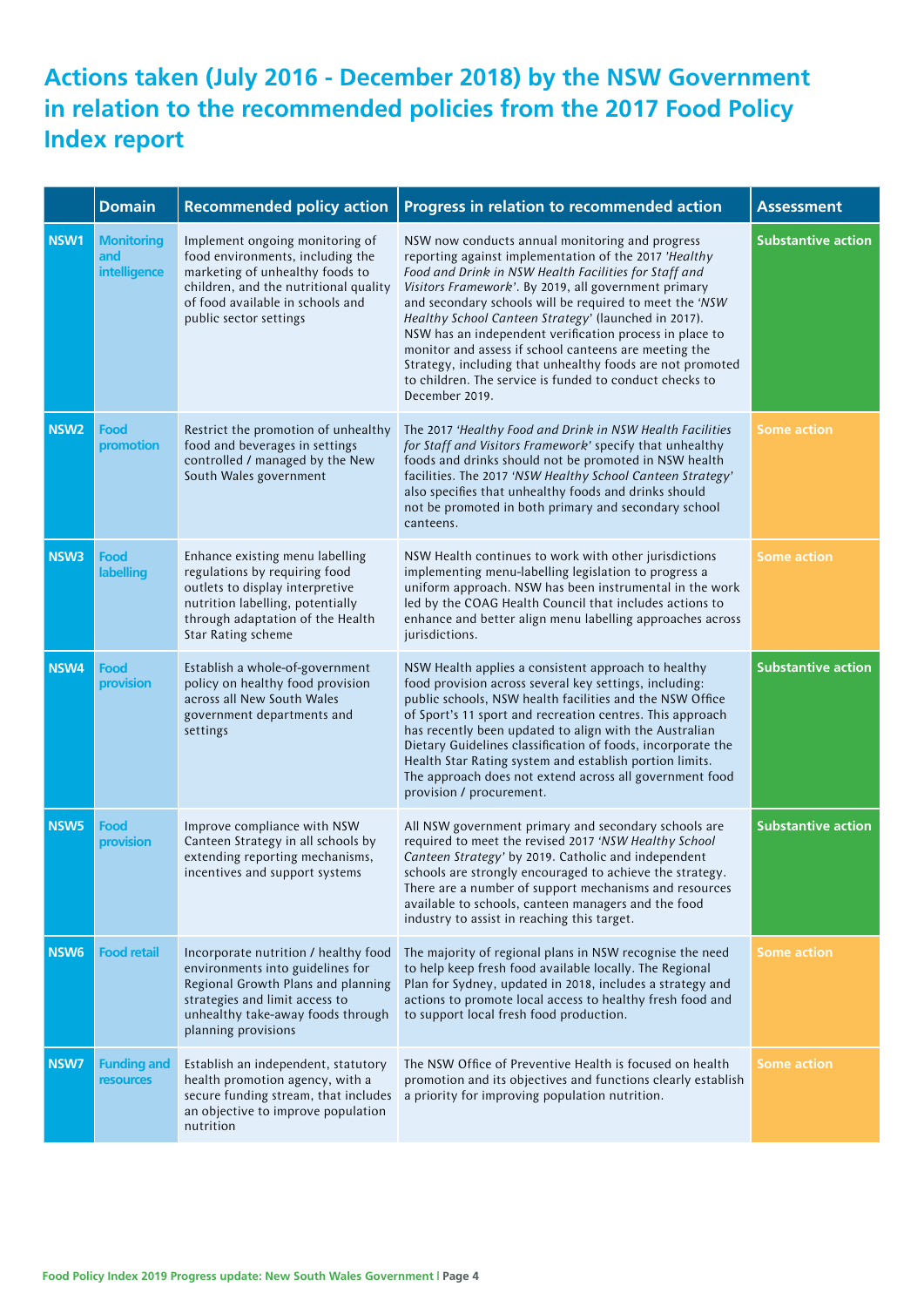| NSW8         | <b>Monitoring</b><br>and<br>intelligence | Introduce regular measuring of<br>children's height and weight at key<br>stages of primary and secondary<br>schools, on an 'opt-out' consent<br>basis                                                                 | NSW Health is implementing routine height and weight<br>measures for all children (0-17 years) who attend a NSW<br>Health facility (including oral health clinics). This initiative<br>aims to improve routine growth and weight monitoring of<br>all children (guidelines published in November 2017).                                                                                                                          | <b>Substantive action</b> |
|--------------|------------------------------------------|-----------------------------------------------------------------------------------------------------------------------------------------------------------------------------------------------------------------------|----------------------------------------------------------------------------------------------------------------------------------------------------------------------------------------------------------------------------------------------------------------------------------------------------------------------------------------------------------------------------------------------------------------------------------|---------------------------|
| NSW9         | Food<br>promotion                        | Require all organisations that<br>receive funding from the New South<br>Wales Government to restrict all<br>promotion (including sponsorship)<br>related to unhealthy food and<br>beverages as a condition of funding | No specific progress has occurred since 2016.                                                                                                                                                                                                                                                                                                                                                                                    | <b>Limited action</b>     |
| <b>NSW10</b> | <b>Food retail</b>                       | Expand programs to incentivise<br>sports and recreation clubs to sell<br>healthier foods and beverages<br>whilst limiting unhealthy foods and<br>beverages                                                            | The NSW Office of Sport has committed to align with the<br>NSW Healthy School Canteen Strategy in their 11 Sport<br>and Recreation Centres. NSW Health continues to fund the<br>'Finish with the Right Stuff' program, which encourages<br>community based sport clubs to provide and promote<br>healthy food and drink at their canteens, and has actively<br>recruited 300 clubs / associations across NSW from 2016-<br>2018. | <b>Substantive action</b> |
| <b>NSW11</b> | Food<br>provision                        | Actively promote healthy workplace<br>initiatives and associated resources<br>to private sector workplaces, and<br>monitor and evaluate progress                                                                      | NSW Health continues to support the 'Get Healthy at<br>Work' initiative for the private sector, and has developed<br>a workplace Health Program Action Plan targeting Healthy<br>Eating. Associated resources have recently aligned with the<br>Healthy Food and Drink NSW Health Facilities framework,<br>to ensure a consistent approach across NSW settings. There<br>is no published monitoring and evaluation plan.         | <b>Some action</b>        |
| <b>NSW12</b> | <b>Governance</b>                        | Improve transparency of political<br>donations by introducing real-time<br>declaration of political donations                                                                                                         | No specific progress has occurred since 2016.                                                                                                                                                                                                                                                                                                                                                                                    | <b>Limited action</b>     |
| <b>NSW13</b> | <b>Food retail</b>                       | Implement programs, e.g.,<br>incentives or accreditation schemes,<br>for restaurants, pubs and clubs to<br>improve the healthiness of their<br>menu options                                                           | No specific progress has occurred since 2016.                                                                                                                                                                                                                                                                                                                                                                                    | <b>Limited action</b>     |
| <b>NSW14</b> | <b>Governance</b>                        | Implement formal health impact<br>assessments on population nutrition<br>and health as part of policy<br>development and proposal process                                                                             | No specific progress has occurred since 2016.                                                                                                                                                                                                                                                                                                                                                                                    | <b>Limited action</b>     |
|              | <b>NSW15</b> Governance                  | Establish governance structures<br>to improve policy coherence<br>regarding agriculture, food, health,<br>and innovation / research and<br>development policies                                                       | No specific progress has occurred since 2016.                                                                                                                                                                                                                                                                                                                                                                                    | <b>Limited action</b>     |
| <b>NSW16</b> | <b>Governance</b>                        | Modify the government lobby<br>register to require more detailed<br>reporting, including details of<br>specific lobbying activities                                                                                   | No specific progress has occurred since 2016.                                                                                                                                                                                                                                                                                                                                                                                    | <b>Limited action</b>     |
| <b>NSW17</b> | <b>Governance</b>                        | Add food manufacturers (and<br>associated entities) to the list of<br>prohibited political donors                                                                                                                     | No specific progress has occurred since 2016.                                                                                                                                                                                                                                                                                                                                                                                    | <b>Limited action</b>     |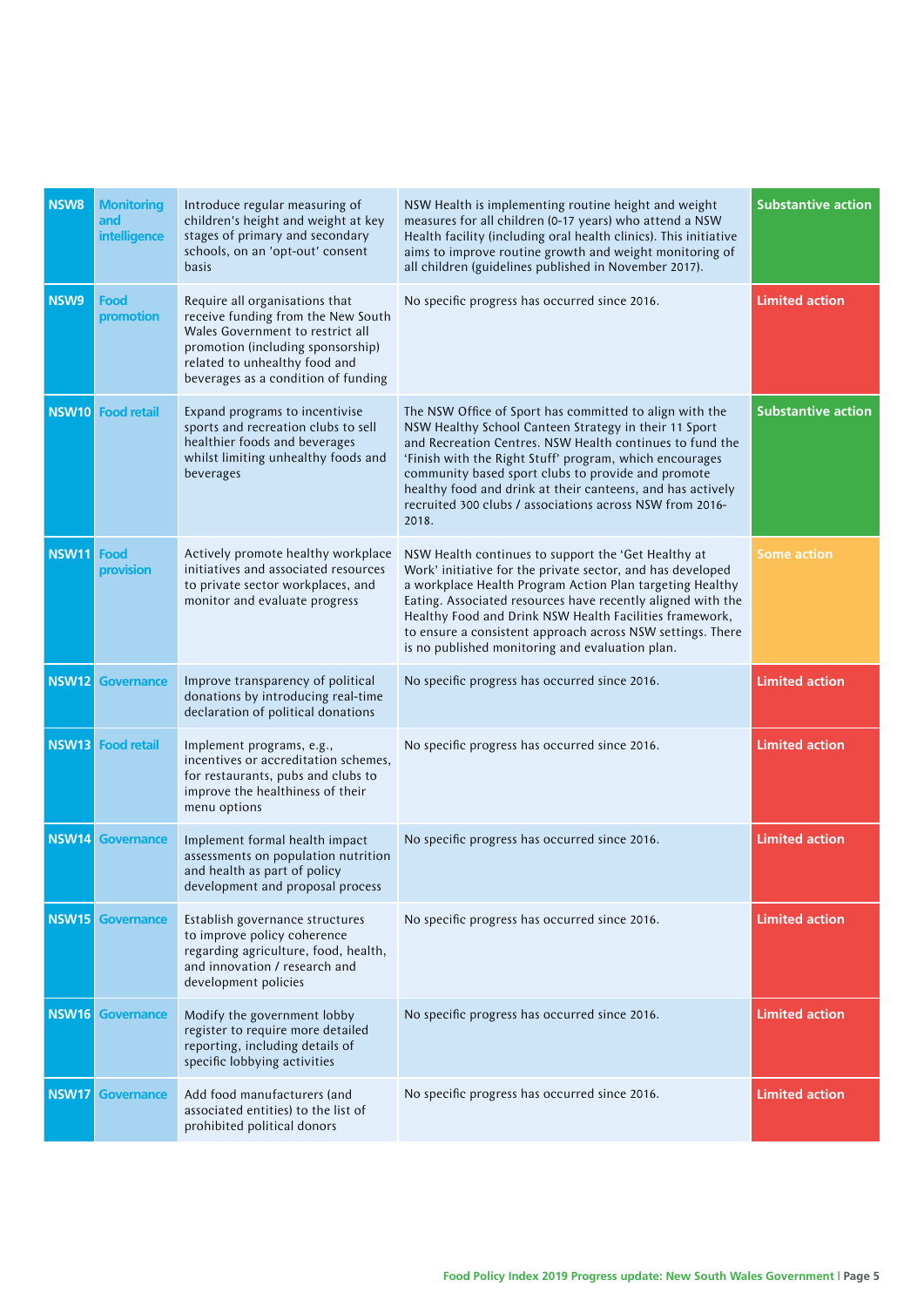# Acknowledgements

This project was conducted by researchers within the Global Obesity Centre, a World Health Organization (WHO) Collaborating Centre for Obesity Prevention within the Institute for Health Transformation at Deakin University, in conjunction with the Obesity Policy Coalition.

Funding for this project has been provided from the Australian Government's Medical Research Future Fund (MRFF). The MRFF provides funding to support health and medical research and innovation, with the objective of improving the health and wellbeing of Australians. MRFF funding has been provided to The Australian Prevention Partnership Centre under the Boosting Preventative Health Research Program. Further information on the MRFF is available at www.health.gov.au/mrff. Gary Sacks is the recipient of an Australian Research Council Discovery Early Career Researcher Award (DE160100307) and a Heart Foundation Future Leader Fellowship from the National Heart Foundation of Australia.

The project forms part of INFORMAS (International Network for Food and Obesity/NCD's Research, Monitoring, Action and Support), a global network of public interest organisations and researchers that seek to monitor and benchmark public and private sector actions to create healthier food environments and reduce obesity and NCD's globally.

We would like to thank all of the New South Wales Government officials that contributed their time and expertise to this report.

The contents of this published material are solely the responsibility of the authors and do not reflect the views of the funding partners.

Cite this report as: Sacks G, Robinson E for the Food-EPI Australia project team. Policies for tackling obesity and creating healthier food environments: 2019 Progress update, New South Wales Government. Melbourne: Deakin University, 2019.

For more details on the Healthy Food Environment Policy Index (Food-EPI) project go to: www.foodpolicyindex.org.au